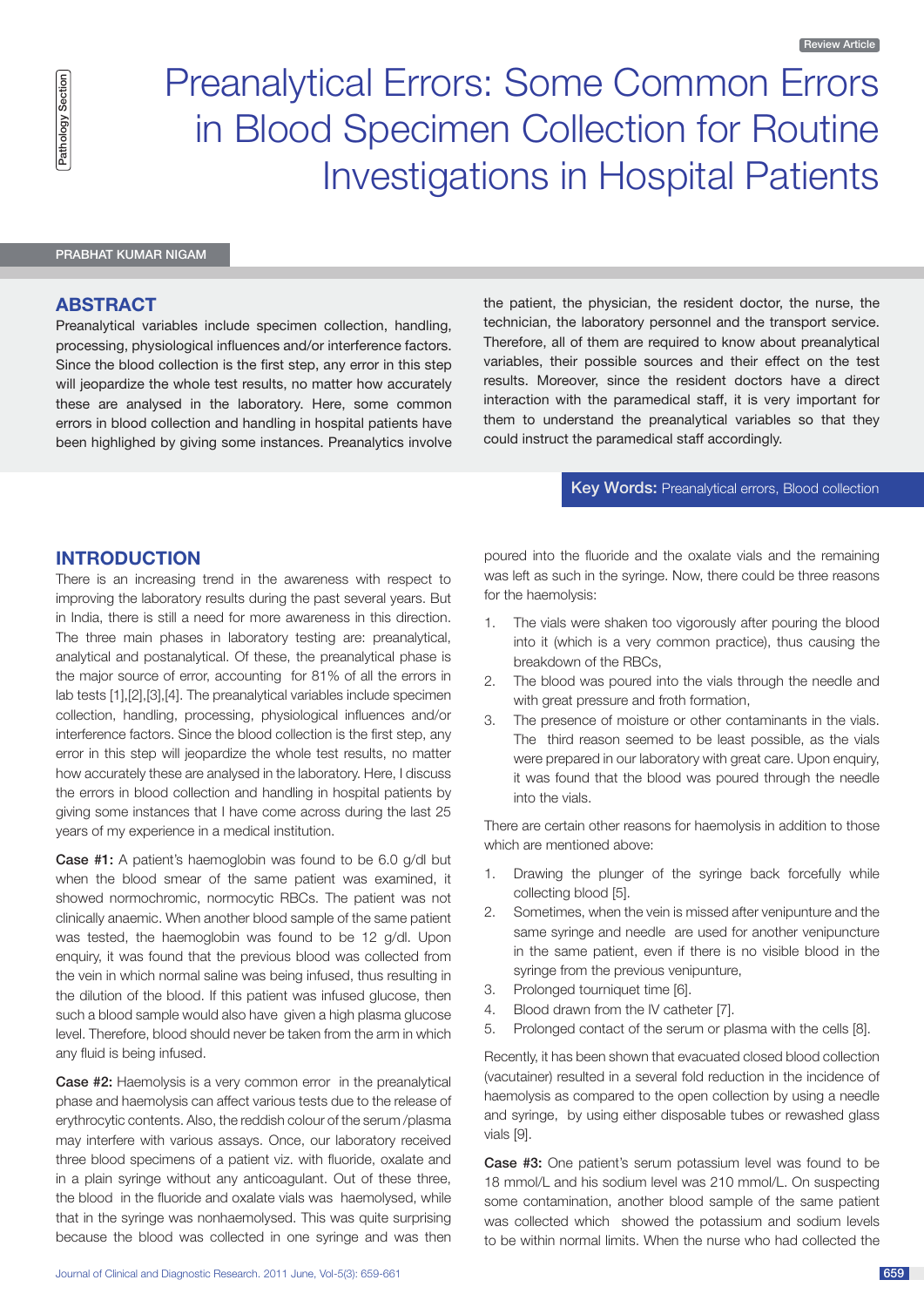first sample was asked as to how exactly she had collected the blood, she said that she had poured the blood into the fluoride vial (containing sodium fluoride and potassium oxalate) by mistake but that upon realizing her mistake she had withdrawn the blood immediately into the syringe and had sent it to the laboratory. She did not realize that the anticoagulants would have had dissolved so quickly. This resulted in high sodium and potassium values. The other possible causes of pseudohyperkalaemia are:

- 1. Repeated fist clenching during the tourniquet application [10],[11],[12].
- 2. The lysis of leucocytes and thrombocytes in the specimens with leucocytosis and thrombocytosis [13]. This is why sometimes the potassium values are higher in the serum than in the plasma due to the lysis of the cellular elements during the process of clotting.
- 3. Storing the clotted blood in a refrigerator leads to the inhibition of the Na-K ATPase pump, thus leading to the efflux of potassium from the cells into the serum and the influx of sodium into the cells from the serum, thus resulting in hyperkalaemia and hyponatraemia respectively [13].
- Potassium may falsely be elevated in the serum/plasma if the blood is collected into nonadditive/heparinised vacutainers after collecting the blood in EDTA-K3 or K-oxalate-fluoride vacutainers [14], [15].

Case #4: For the collection of heparinized blood, it is very important to use the correct salt of heparin and its quantity [16]. Example: A healthy subject's serum electrolyte level assessment was advised and since the report was needed urgently, I asked the resident doctor to collect heparinized blood. When I tested his plasma sodium and potassium levels, I found both to be below the normal limits. This was not expected as he was quite healthy and had come for a routine cardiac check up. Moreover, he was not taking any medication which might affecte the electrolyte levels. The test was repeated by using the same sample, but I got the same results. Unfortunately, another blood sample could not be collected. Then I asked the resident doctor as to how he actually collected the blood. He told me than he had taken about 0.5 ml of heparin in the syringe, but could collect even less than 1ml of blood. So, the dilution of the blood with heparin had resulted in the low values of electrolytes.

The correct amount of heparin is 20-50 U/ml of blood [17], but 12- 30 U/ml is also satisfactory [18]. However, if the amount of heparin is more than the required amount, then the ionized calcium levels may be underestimated due to the binding effects of heparin on ionized calcium [17].

The sample to additive ratio: This is also very important e.g. for Prothrombin Time (PT) and for activated Partial Thromboplastin Time (aPTT). For these tests, blood is collected in citrated vial/tube in the ratio of 1:9 (1 part of citrate and 9 parts of blood). If less blood is collected (e.g.1:7), then there is a significant increase in the aPTT results as compared to those which are obtained with the 1:9 ratio [19]. However, this effect of less blood to citrate is lesser on PT. The effect of the anticoagulant/blood ratio on PT becomes meaningful only when the ratio reaches 1:4.5 i.e. just less than half of its nominal volume [20]. For polycythaemia patients, PT and aPTT can be prolonged when the nominal 1:9 ratio is used [21]. This can be rectified by adjusting the citrate concentration in accordance with the hematocrit value by using an empirical formula or by using a 1:19 ratio [20], [21].

Preanalytics involve the patient, the physician, the resident doctor, the nurse, the technician, the laboratory personnel and the transport service. Therefore, all of them are required to know about the preanalytical variables, their possible sources and their effects on the test results. Moreover, since the resident doctors have a direct interaction with the paramedical staff, it is very important for them to understand the preanalytical variables so that they could instruct the paramedical staff accordingly. For more details about the preanalytical variables one can go through the review article by Narayanan [12].

# **Some Do's and Don'ts**

- 1. The vein to be punctured should be localized and the area should be cleaned with 70% alcohol or chlorhexidine. It should be allowed to air dry before venipuncture.
- 2. The torniquet should not be applied for more than 1-2 minutes and the patient's fist should not be clenched repeatedly to visualize the vein.
- 3. Do not collect the blood from the vein or even from the arm which is receiving an infusion.
- 4. Avoid collecting blood from an IV catheter.
- 5. If the needle slips after venipucture, then it should be taken out and it should not be manipulated. A fresh prick should be made by using a fresh needle and syringe, even if there is no visible blood in the previous syringe.
- 6. Blood should not be poured into the vial/tube through the needle and with great pressure.
- 7. The amount of blood to be taken into an additive tube/vial should be exactly as is actually required for that tube/vial.
- 8. Do not shake the vial/tube vigorously after pouring the blood into it.
- 9. When collecting blood into vacutainers, follow the following sequence: plain tube (no additive) – citrated tube – heparin tube – EDTA tube – fluoride tube.
- 10. Do not keep the blood sample in a freezer or a refrigerator. Keep it at room temperature and send it to the laboratory as soon as possible.

#### **References**

- [1] Ross JW, Boone DJ. Assessing the effect of mistakes in the total testing process on the quality of patient care. [Abstract 102] In: Martin L, Wagner W, Essien JDK, Institute of critical issues in health laboratory practice. Minneapolis, MN: Dupont Press 1991;667
- [2] Plebani M, Carraro P. Mistakes and stat laboratory: types and frequency. *Clin Chem* 1997;43:1346-1351.
- [3] Szeesi PB, Odum L. Error tracking in a clinical biochemistry laboratory. *Clin Chem Lab Med* 2009;47:1253-1257.
- [4] Goswami B, Singh B, Chawla R, Mallika V. Evaluation of errors in a clinical laboratory:a one year experience. *Clin Chem Lab Med*  2010;48:63-66.
- [5] Lawrence AK, Amadeo JP, Steven CK. *Clinical Chemistr: Theory, analysis, correlation*: Fouth Edition 2003;556-778
- [6] Burns ER,Yoshikawa N.Hemolysis in serum samples drawn by emergency department personnel versus laboratory phlebotomists. *Lab Med* 2002;33:378-380.
- [7] Lowe G, Stike R, Pollack M, Bosley J, O'Brien P, Hake A et al. Nursing blood specimen collection techniques and hemolysis rate in an emergengcy department:analysis of venipunture versus intravenous catheter collection technique. *J Emerg Nurs* 2008;196:196-197.
- [8] Boyanton BL. Jr, Blick KE, Stability studies of twenty four analytes in human plasma and serum. *Clin Chem* 2002;48:2242-2247.
- [9] Ashavaid TF,Dandeker SP,Keny B,Bhanibhawani VR.Influence of blood specimen collection method on various preanalytical sample quality indicators. *Ind J Clin Biochem* 2008;23:144-149.
- [10] Skinner SL, Adeclaid MB, A cause of erroneous potassium levels. *Lancet* 1961;1:478-480.